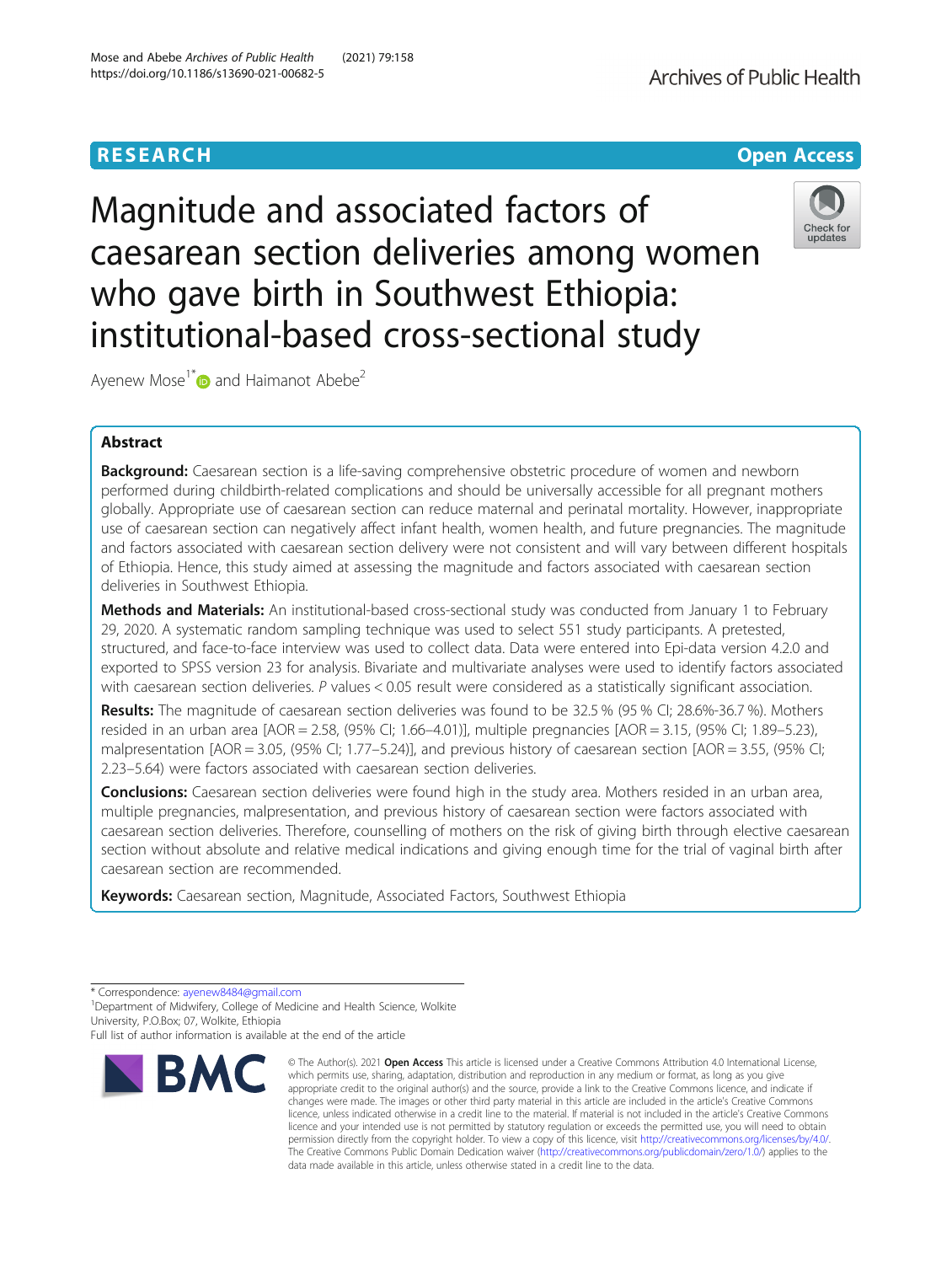## Background

Caesarean section (CS) is a comprehensive obstetric lifesaving procedure of women and newborn performed during pregnancy and childbirth-related complications and should be universally accessible for all pregnant mothers globally [[1\]](#page-7-0). Appropriate and timely use of CS can reduce maternal and perinatal morbidity and mortality. However, inappropriate use of caesarean section increased the risk of short-term and long-term maternal complications that can negatively affect infant health, women health, and future pregnancies [\[1](#page-7-0), [2\]](#page-7-0). Currently, caesarean section is rising at an alarming rate, often for non-medical indications, has become a major public health concern globally [\[3\]](#page-7-0).

A systemic review and meta-analysis conducted by Sobhy S, et al., showed that the risk of women dying after caesarean sections in developing countries was a hundred times higher than in developed countries. The burden was higher in Sub-Saharan Africa indicated that 1 out of 100 women died after CS, 82.5 stillbirths, and 100.4 perinatal deaths per 1000 caesarean sections have occurred [\[4](#page-7-0)]. Unnecessary use of CS without medical indication and lack of quality obstetric health care service after surgery were the major reasons for women death, stillbirth, and perinatal death [[4,](#page-7-0) [5](#page-7-0)]. In 2015, the World Health Organization (WHO), suggested CS should be performed only when it is medically necessary, and more than 10-15 % of CS rates have not shown any potential benefits in the reduction of maternal and neonatal mortality [\[6\]](#page-7-0).

The magnitude of caesarean section was varied across different countries. For instance, studies done in Latin American and Caribbean regions 40.5 % [[2\]](#page-7-0), United states 32 % [[7\]](#page-7-0), South Africa 42.4 % [[8\]](#page-7-0), South India 32.6 % [[9\]](#page-7-0), Tanzania 27 % [[10\]](#page-7-0), Sri Lanka 25.13 % [\[11](#page-7-0)], United Arab Emirates 30.2 % [[12](#page-7-0)], Bangladesh 13 % [\[13](#page-8-0)], and in Ethiopia between 20.2 and 38.3 % of mothers were undergone caesarean section [[14](#page-8-0)–[20](#page-8-0)].

The most commonly cited factors of performing caesarean section were antepartum haemorrhage, fetal macrosomia, previous history of caesarean section, urban residence, and abnormal presentation were reported [[13,](#page-8-0) [15](#page-8-0)–[19](#page-8-0)]. Failed induction of labour, nonreassuring fetal heart rate pattern, and failure of labour progress were reported indications of performing caesarean section [[8,](#page-7-0) [15](#page-8-0), [18](#page-8-0), [21](#page-8-0)].

The factors associated with caesarean section are multifactorial, complex, and will vary between different hospitals of Ethiopia. Besides, most of the abovepublished studies were conducted in a single hospital, used secondary data might affect by incomplete /missing files. Additionally, they were lack assessing the leading indications of caesarean section. Moreover, there was limited information regarding the magnitude and factors associated with caesarean section in the study area. Hence, this study aimed at assessing the magnitude, leading indications, and factors associated with caesarean section deliveries in Southwest Ethiopia. This study will have paramount importance for hospitals, zonal health offices, and policymakers to upgrade quality maternal and neonatal obstetric health care services provision.

## Methods and materials

## Study area, design and period

An institutional-based cross-sectional study was conducted from January 1 to February 29 in Gurage zone hospitals, Southwest Ethiopia. According to the 2011 census conducted by the Central Statistical Agency of Ethiopia (CSA) report, the zone has a total population of 8,556,964, of whom 4,278,482 are men and 3,422,785.6 women. In the near future, the total population of Gurage zone was projected to 6.5 million [\[20](#page-8-0)]. Gurage zone is located 187 km southwest of Addis Ababa the capital city of Ethiopia. Gurage zone has a total of 5 hospitals, 72 health centres, and 402 health posts that provides maternal and neonatal health care services for the catchment population. All 5 hospitals were providing comprehensive obstetric health care service and included in this study. Antenatal care, delivery, and postnatal care service were provided free of charge in the study area.

#### Population and sampling

All mothers who gave birth in Gurage zone hospitals were considered as the source population and mothers who were selected using systematic random sampling technique during the study period were considered as the study population. All mothers who gave birth in Gurage zone hospitals were included. Mothers who had critically ill, develop a childbirth complication, and unable to respond during data collection period were excluded. Single population proportion formula was used to calculate the final sample size. The following assumptions were considered;  $p = 30.9$ %, the proportion of mothers who had given birth through caesarean section in North Wollo Zone public hospitals, Amhara region, Northeast Ethiopia [\[17\]](#page-8-0), 95 % confidence interval  $(Z\alpha)$  $2 = 1.96$ , 4% margin of error (d = 0.04), and 10% nonrespondent rate. Therefore, the final sample size was calculated to be 551. After reviewing two months of the obstetric case follow of all five hospitals, the final sample size was allocated to each hospital proportionally. Finally, the study subjects were selected using a systematic random sampling method based on the client flow in each hospital until reaching the final sample size.

#### Study variables and measurements

The main outcome variable in this study was caesarean section delivery. Caesarean section (C-section) is defined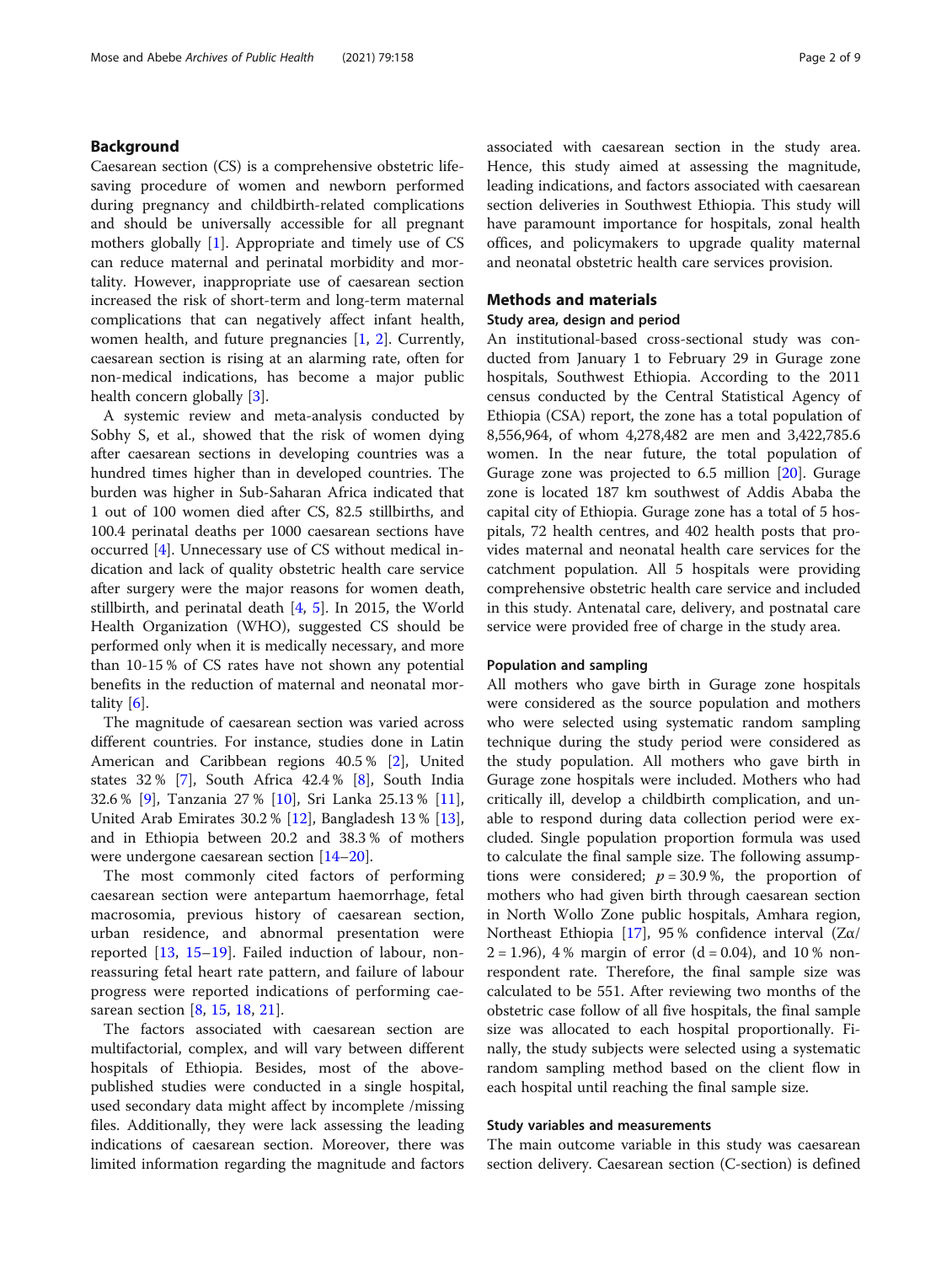as a comprehensive obstetric surgical incision in a women's abdomen and uterus for delivery of the fetus, membrane, and placenta after viability of the fetus. Those mothers who had given birth through vaginal delivery includes instrumental deliveries (i.e. forceps and vacuum delivery) were coded as '1' and those mothers who had given birth via CS coded as '0' [\[17](#page-8-0)].

The explanatory variables for this study were includes; gravidity, categorized as 'primigravida', 'multigravida' and 'grand multigravida'; parity, categorized as 'nulliparous' or 'multipara', 'Grand multiparous'; fetal lie/presentation, categorized as 'breech' or 'cephalic', lie 'transverse or oblique'; onset of labour, categorized as 'spontaneous', 'induced or CS before labour'; malpresentation, categorized as 'Yes' and 'No'; multiple pregnancies, categorized as 'singleton' or 'multiple'; Gestational age, classified as 'term > 37weeks', 'preterm < 37 weeks' and 'post-term > 42 weeks' new-born birth weight; newborn birth weight, categorized as 'normal birth weight (2500-4000gm)', 'low birth weight  $\left($  < 2500gm)', 'macrosomia  $\left($  > 4000gm)'; previous history of CS, categorized as 'Yes' and 'No'[[22](#page-8-0), [23](#page-8-0)].

### Data collection tool and procedures

The tool was adapted after reviewing different relevant literatures [\[15](#page-8-0)–[17,](#page-8-0) [24](#page-8-0)–[29](#page-8-0)]. Firstly, the questionnaire was prepared in 'English language' and translated to 'Amharic language' by Amharic language experts and then translated backs to the 'English language' to check its consistency. The tool contains three parts; part 1, socio-demographic characteristics; part 2, obstetric related variables; and part 3, indications of performing caesarean section. Data were collected through reviewing of medical records of mothers and a structured, face-toface exit interview was used. Five midwives (BSc) and one MSc health professionals participated in the data collections and supervision respectively. All relevant information including socio-demographic characteristics, obstetric related variables, and indications of performing caesarean section were collected.

### Data quality assurance

To ensure data quality, two days of training (one day for theoretical and one day for practical) were given for both data collectors and supervisor by principal investigator on the technique of the data collection process. A pretest was done on 5 % of the sample size before data collection was processed and some modifications were done. The principal investigator and supervisor were closely follow-up the data collection process.

## Data processing and analysis

Data was clean, coded, and entered into Epi-data version 4.2.0 and exported into SPSS version 23 for further analysis. The magnitude of caesarean section was analysed.

Data were presented in the form of frequency, mean, standard deviation, tables, pie-chart, and figures. Bivariate and multivariate analysis was done using the binary logistic regression model to identify factors associated with caesarean section deliveries. All statistically significant variables in bivariate logistic regression model were taken into account for multicollinearity tests. Multicollinearity test was carried out using Variance Inflation Factor (VIF). Thus, the result of multi-collinearity test showed that there is no evidence of collinearity among the independent variables, since all included variables had VIF < 10. Hosmer-Lemeshow goodness tests were carried out to check model fitness (0.85). P-value < 0.05 results along with adjusted odd ratio 95 % confidence interval was used to declare a result as a statistically significant association.

## Results

#### Socio-demographic characteristics

A total of 551 women were participated in this study and making a response rate of 98 %. The mean age of the respondents was  $27.33$  ( $\pm$  4.83) years. Among a total study participants, 336 (61 %) were found in the age group between 25 and 34 years. Regarding maternal educational status, 211 (38 %) of mothers have completed primary education. Concerning marital status, 486 (88 %) women were married. Regarding residence, 400 (73 %) of study participants were lived in rural areas and 402 (73 %) of respondents were Gurage ethnicity. Concerning religion, 349 (63 %) of study participants were orthodox religious followers (Table [1\)](#page-3-0).

## Obstetric related characteristics

The finding of this study showed that, 334 (61 %) and 402 (73 %) of mothers were multigravida and multiparous respectively. Out of the total respondents, 366 (66 %) of mothers had antenatal care visits and 211 (38 %) of mothers were utilized antenatal care services more than four times. About 302 (55 %) of mothers had practiced an antenatal care group. About 432 (78 %) of mothers had normal cephalic presentation and 415 (75 %) of mothers had experienced spontaneous onset of labour. Regarding gestational age and neonatal birth weight, 413 (75 %) of mothers gave birth at term (37–42 week) and 410 (74 %) of mothers had normal birth weight newborn (2500-400gm). Concerning the previous history of caesarean section, 69 (13 %) of mothers had history of previous caesarean section (Table [2](#page-3-0)).

## Indication for performing caesarean section

This study found that previous history of caesarean section 48 (27 %), and obstructed labour 28 (16 %) were the relative and absolute indications of performing CS respectively (Fig. [1\)](#page-4-0).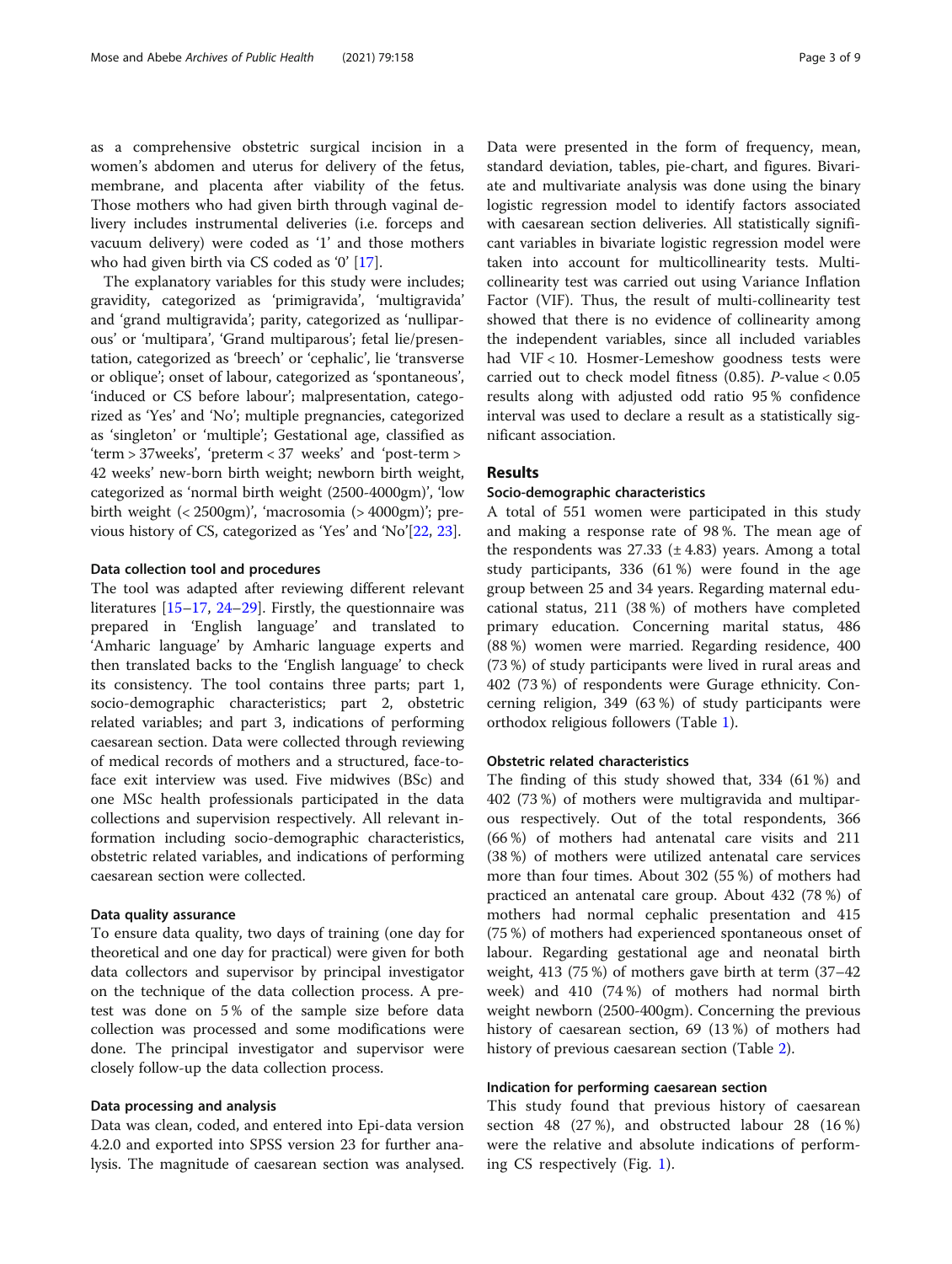<span id="page-3-0"></span>

| <b>Table 1</b> Socio-demographic characteristics of women's who | Table 2 $\circ$ |            |                                 |
|-----------------------------------------------------------------|-----------------|------------|---------------------------------|
| gave birth in Southwest Ethiopia, 2020<br>Variable              | Frequency       | Percentage | birth in So<br><b>Variables</b> |
| Maternal age                                                    |                 |            | Gravidity                       |
| $15 - 24$                                                       | 152             | 28         | Primigravida                    |
| $25 - 34$                                                       | 336             | 61         | Multigravida                    |
| $35 - 44$                                                       | 63              | 11         | Grand multi                     |
| Marital status                                                  |                 |            | Parity                          |
| Single                                                          | 21              | 4          | Primiparaou                     |
| Married                                                         | 486             | 88         | Multiparaou                     |
| Divorcod/widowod                                                | $\Lambda$       | $\Omega$   | Grand multi                     |

| Marital status                |     |                |
|-------------------------------|-----|----------------|
| Single                        | 21  | $\overline{4}$ |
| Married                       | 486 | 88             |
| Divorced/widowed              | 44  | 8              |
| Maternal educational status   |     |                |
| No formal education           | 192 | 35             |
| Primary education             | 211 | 38             |
| Secondary education and above | 148 | 27             |
| Residence                     |     |                |
| Urban                         | 151 | 27             |
| Rural                         | 400 | 73             |
| Maternal occupation           |     |                |
| Housewife                     | 357 | 65             |
| Merchant                      | 77  | 14             |
| Government employee           | 103 | 19             |
| Daily labourer                | 14  | 3              |
| Religion                      |     |                |
| Orthodox                      | 349 | 63             |
| Muslim                        | 157 | 29             |
| Protestant                    | 45  | 8              |
| Ethnicity                     |     |                |
| Gurage                        | 402 | 73             |
| Amhara                        | 115 | 21             |

## The magnitude of caesarean section

Out of the magnitude of caesarean section surgery 32.5 %, 10.5 %, and 21.9 % of mothers were given birth through elective and emergency caesarean sections respectively, while the magnitude of vaginal delivery was found to be 67.5 % (Fig. [2](#page-4-0)).

## Factors associated with caesarean section deliveries

Oromo 34 6

The bivariate and multivariate logistic regression analysis model was done to identify factors associated with caesarean section delivery. In binary logistic regression model mothers resided in an urban area, multiple pregnancies, newborn low birth weight (< 2,5000gm), malpresentation, and previous history of caesarean section were significantly associated with caesarean section delivery.

| Variables                             | Frequency | Percentage /%/ |
|---------------------------------------|-----------|----------------|
| Gravidity                             |           |                |
| Primigravida                          | 92        | 17             |
| Multigravida                          | 334       | 61             |
| Grand multigravida                    | 125       | 23             |
| Parity                                |           |                |
| Primiparaous                          | 82        | 15             |
| Multiparaous                          | 402       | 73             |
| Grand multiparous                     | 67        | 12             |
| ANC visit                             |           |                |
| Yes                                   | 366       | 66             |
| No                                    | 185       | 34             |
| Number of ANC visits                  |           |                |
| 1                                     | 55        | 10             |
| $\overline{2}$                        | 44        | 8              |
| 3                                     | 56        | 10             |
| $\geq 4$                              | 211       | 38             |
| Participation in antenatal care group |           |                |
| Yes                                   | 302       | 55             |
| No                                    | 249       | 45             |
| Fetal presentation /lie               |           |                |
| Breech                                | 72        | 13             |
| Cephalic                              | 432       | 78             |
| Transverse/oblique                    | 47        | 9              |
| Onset of labour                       |           |                |
| Spontaneous                           | 415       | 75             |
| Induced                               | 78        | 14             |
| No labour (pre-labour CS)             | 58        | 11             |
| Multiple pregnancy                    |           |                |
| Yes                                   | 96        | 17             |
| No                                    | 455       | 83             |
| Gestational age                       |           |                |
| Term (37-42 week)                     | 413       | 75             |
| Preterm (< 37 week)                   | 71        | 13             |
| Post term (> 42 week)                 | 67        | 12             |
| Malpresentation                       |           |                |
| Yes                                   | 129       | 23             |
| No                                    | 422       | 77             |
| Newborn birth weight                  |           |                |
| Normal birth weight (2500-4000gm)     | 410       | 74             |
| Low birth weight (< 2500gm)           | 78        | 14             |
| Macrosomia (> 4000gm)                 | 63        | 12             |
| Previous history of caesarean section |           |                |
| Yes                                   | 69        | 13             |
| No                                    | 482       | 87             |

bstetric related characteristics of women's who gave uthwest Ethiopia, 2020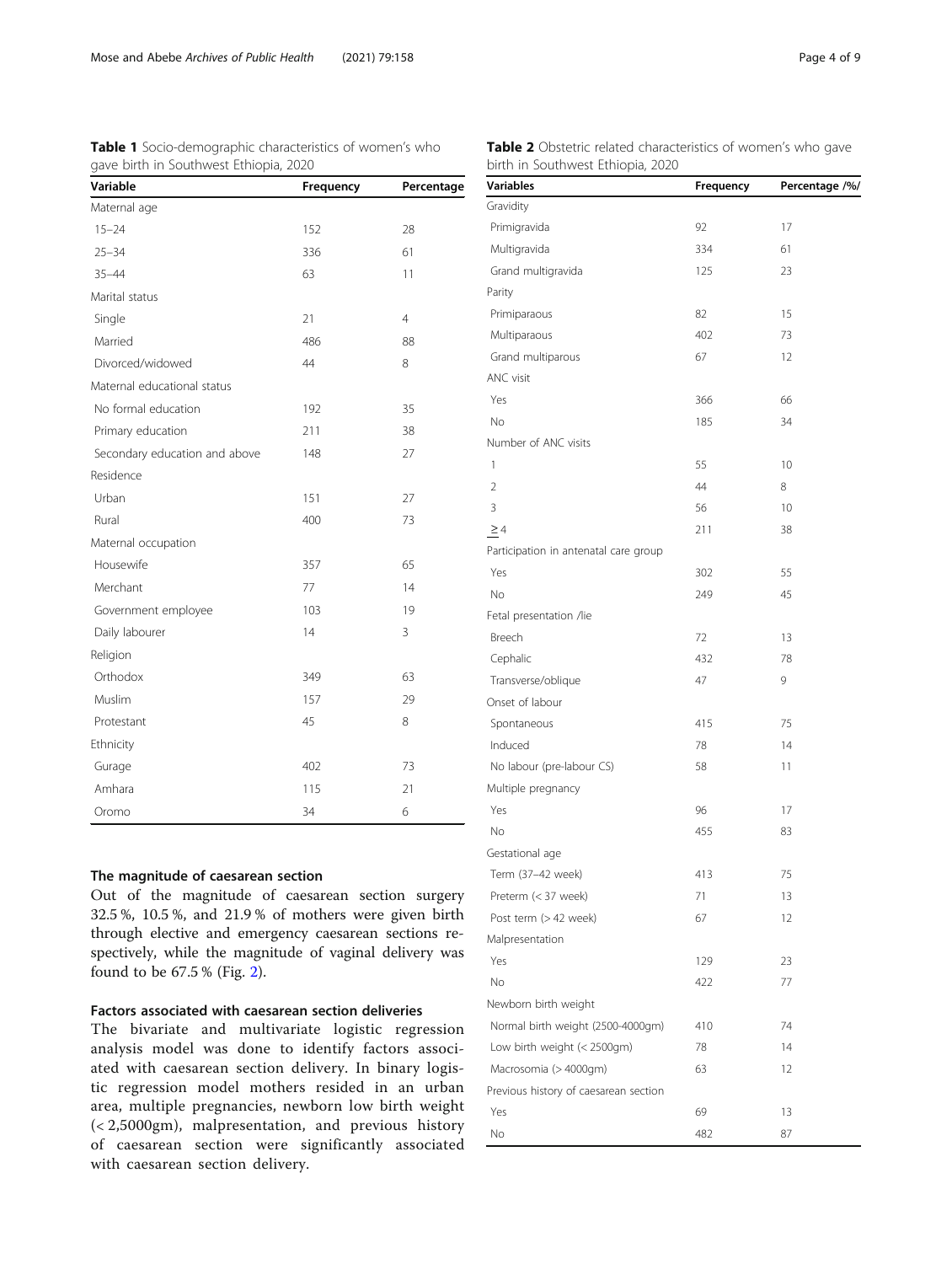<span id="page-4-0"></span>

In the multivariate binary logistic regression model analysis after controlling the confounders; mothers resided in an urban area, multiple pregnancies, malpresentation, and previous history of caesarean section were significantly associated with caesarean section delivery. Postpartum mothers who lived in urban areas were 2.58 times more likely to give birth through caesarean section delivery than those mothers who had lived in rural areas [AOR = 2.58, (95 % CI:1.66–4.02)]. Postpartum mothers who had been diagnosed with multiple pregnancies were 2 times more likely to give birth through caesarean section compared to those mothers who had single tone pregnancies  $[AOR =$ 2.15, (95 % CI:1.89–5.23)]. Postpartum mothers who had been diagnosed with malpresentation were 3 times more likely to give birth through caesarean section than their counterparts [AOR = 3.05, (95 % CI: 1.77–5.24)]. Postpartum mothers who had previous history of caesarean section were 2.5 times more likely to give birth through caesarean section than those women who did not have a history of previous CS [AOR = 2.55, (95 % CI:2.23–5.64)] (Table [3\)](#page-5-0).

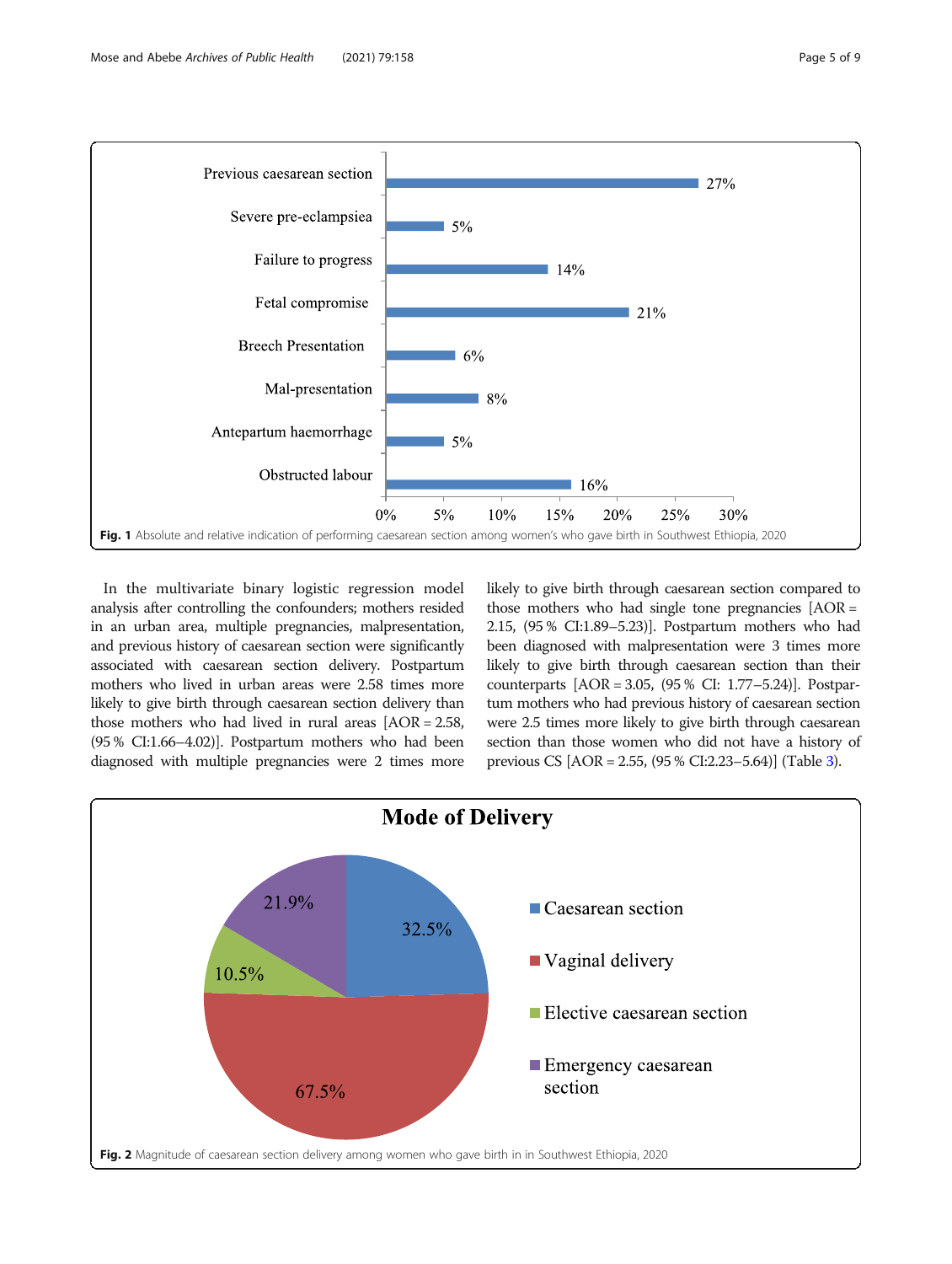<span id="page-5-0"></span>Table 3 Bivariate and multivariate logistic regression to identify determinate factors of caesarean section delivery among women's who gave birth in Southwest Ethiopia, 2020

| <b>Variables</b>            | <b>Caesarean Section Delivery</b> |         | COR (95% CI)            | AOR (95% CI)          |
|-----------------------------|-----------------------------------|---------|-------------------------|-----------------------|
|                             | No (%)                            | Yes (%) |                         |                       |
| Maternal age                |                                   |         |                         |                       |
| $15 - 24$                   | 102(19)                           | 50(9)   | $0.82(0.43 - 1.55)$     | 1.15(0.54-2.46)       |
| 25-34                       | 225(41)                           | 111(20) | $0.81(0.45 - 1.47)$     | $1.03(0.52 - 2.05)$   |
| 35-44                       | 45(8)                             | 18(3)   | $\mathbf{1}$            | $\mathbf{1}$          |
| Maternal educational status |                                   |         |                         |                       |
| No formal education         | 135(25)                           | 57(10)  | $\mathbf{1}$            | $\mathbf{1}$          |
| Primary education           | 140(25)                           | 71(13)  | $0.8(0.79 - 1.97)$      | $1.1(0.62 - 1.91)$    |
| Secondary and above         | 97(18)                            | 51(9)   | $0.8(0.67 - 1.62)$      | $0.9(0.53 - 1.54)$    |
| Place of residence          |                                   |         |                         |                       |
| Rural                       | 298(54)                           | 102(19) | $\mathbf{1}$            | $\mathbf{1}$          |
| Urban                       | 74(13)                            | 77(14)  | 3.04(2.06-4.49)*        | 2.58(1.66-4.02)*      |
| Gravidity                   |                                   |         |                         |                       |
| Primigravida                | 59(11)                            | 33(6)   | $0.72(0.41 - 1.29)$     | 0.717(0.37-1.38)      |
| Multigravida                | 224(41)                           | 110(20) | $0.82(0.53 - 1.29)$     | $0.81(0.48-1.35)$     |
| Grand multigravida          | 89((16)                           | 36(7)   | $\mathbf{1}$            | 1                     |
| Parity                      |                                   |         |                         |                       |
| Primiparaous                | 28(5)                             | 54(10)  | $0.37(0.41 - 1.29)$     | $0.72(0.37 - 1.38)$   |
| Multiparous                 | 305(55)                           | 97(18)  | 2.26(0.53-2.91)         | 2.81 (0.68-3.35)      |
| Grand multiparous           | 39(7)                             | 28(5)   | $\mathbf{1}$            | $\mathbf{1}$          |
| ANC visit                   |                                   |         |                         |                       |
| Yes                         | 239(43)                           | 127(23) | $0.74(0.5 - 1.08)$      | $0.69(0.44 - 1.08)$   |
| No                          | 133(24)                           | 52(9)   | 1                       |                       |
| Multiple pregnancy          |                                   |         |                         |                       |
| Yes                         | 71(13)                            | 25(5)   | $1.45(1.27 - 5.64)^{*}$ | 2.15(1.89-5.23)*      |
| No                          | 301(55)                           | 154(28) | $\mathbf{1}$            | $\mathbf{1}$          |
| Gestational age             |                                   |         |                         |                       |
| Term(37-42 week)            | 287(52)                           | 126(23) | $\mathbf{1}$            | $\mathbf{1}$          |
| Preterm(<37 week)           | 45(8)                             | 26(5)   | $0.76(0.78-1.23)$       | $0.89(0.38 - 2.09)$   |
| Post term(>42 week)         | 40(7)                             | 27(5)   | $0.65(0.431 - 1.701)$   | 1.087(0.57-2.08)      |
| Malpresentation             |                                   |         |                         |                       |
| Yes                         | 101(18)                           | 28(5)   | 2.01(1.96-4.99)*        | 3.05(1.77-5.24)*      |
| No                          | 271(49)                           | 151(27) | 1                       | 1                     |
| Newborn birth weight        |                                   |         |                         |                       |
| Normal birth weight         | 278(51)                           | 132(24) | $\mathbf{1}$            | 1                     |
| Low birth weight            | 56(10)                            | 22(4)   | $1.21(1.01-1.41)^{*}$   | $0.98(0.54 - 1.77)$   |
| Macrosomia                  | 38(7)                             | 25(5)   | $0.72(0.29 - 1.21)$     | $0.55(0.25 - 1.21)$   |
| Pervious history of CS      |                                   |         |                         |                       |
| Yes                         | 48(9)                             | 21(4)   | $1.11(1.001-1.9)*$      | $2.55(2.23 - 5.64)^*$ |
| No                          | 324(59)                           | 158(29) | $\mathbf{1}$            | $\mathbf{1}$          |

 $\check{}p$  value<0.05, 1=ref., Hosmer-Lemeshow goodness tests=0.85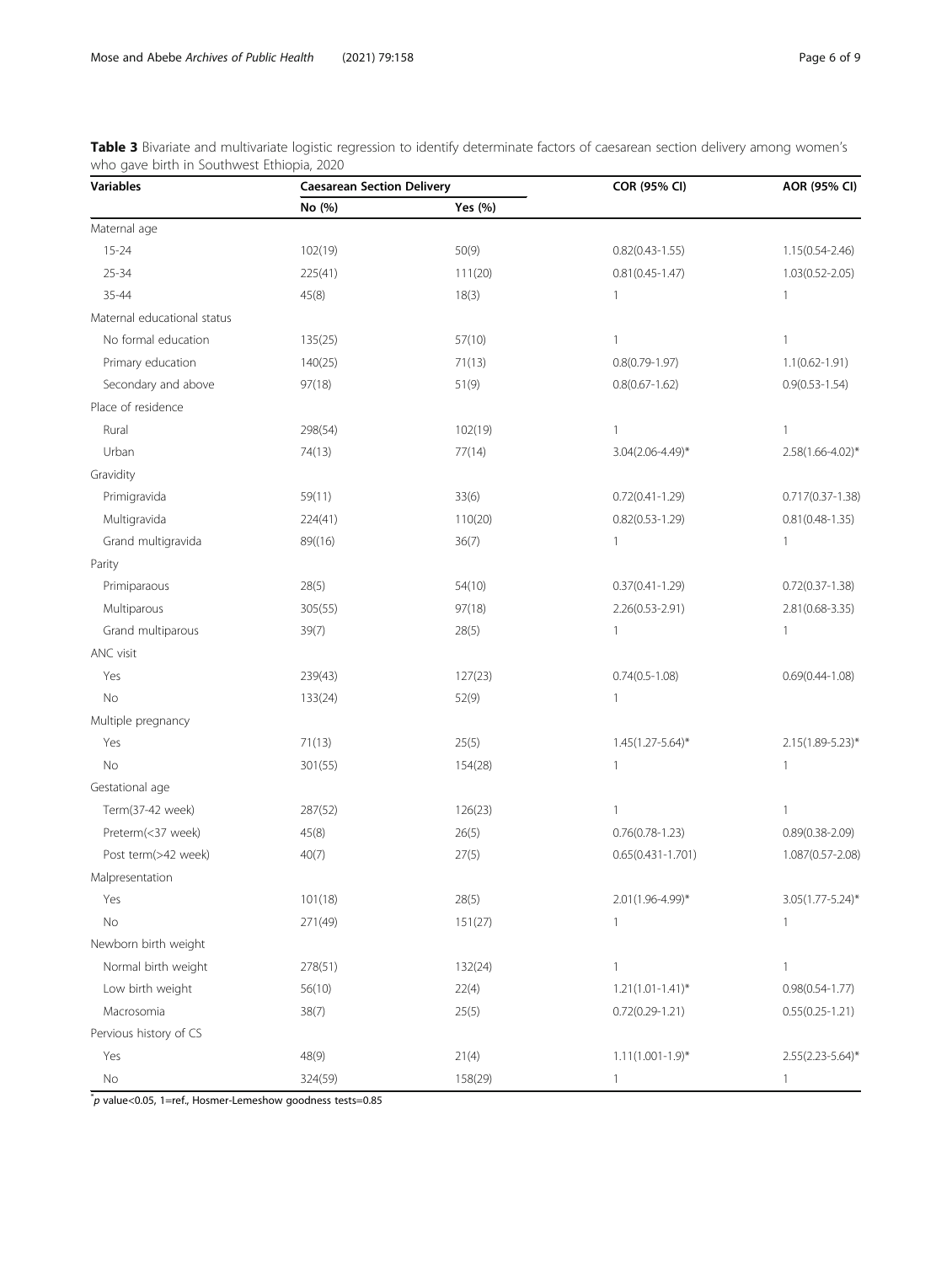## **Discussion**

Caesarean section is a life-saving comprehensive obstetric procedure for women and newborn performed during pregnancy and childbirth-related complications [[6\]](#page-7-0). However, inappropriate use of caesarean section can negatively affect women health [[5\]](#page-7-0). This study found that a significant proportion of mothers were giving birth through caesarean section. The multivariate analysis shows that mothers resided in urban areas, multiple pregnancies, malpresentation, and previous history of caesarean section were significantly associated with caesarean section deliveries.

The present study revealed that the magnitude of CS was found to be 32.5 % indicated that almost twice more than the WHO recommendation of 10–15 % [[6\]](#page-7-0). The finding was slightly higher than studies conducted in Felegehiwot referral hospital, Amhara region, Northwest Ethiopia 25.4 % [\[16\]](#page-8-0), Nepal 22.6% [[23\]](#page-8-0), Vietnam 26.2 %, [[26\]](#page-8-0), Sri Lanka, India 25 % [\[11](#page-7-0)], Mizan-Aman general hospital, Southwest Ethiopia 21 % [[25](#page-8-0)] and Shire, Tigray region, Northern Ethiopia 20.2 % [[15\]](#page-8-0). The result was nearly consistent with studies conducted in North Wollo Zone public hospitals, Amhara region, Northeast Ethiopia 30.9 % [\[17\]](#page-8-0), Hawassa university referral hospital, southern Ethiopia 32.8 % [[18](#page-8-0)], and Jugal hospital, Harari Regional State, eastern Ethiopia 29.7 % [[28\]](#page-8-0). However, it was lower than studies conducted in Addis Ababa public hospitals 38.3 % [[14](#page-8-0)], Tanzania 49 % [[10\]](#page-7-0), and South Africa 42.4 % [[8\]](#page-7-0). The possible explanation for the difference might be due to variation in socio-demographic characteristics of women, sample size determination, geographical location, and access to comprehensive obstetric health care services.

Postpartum mothers who had lived in urban areas were 2.58 times more likely to give birth through caesarean section than those mothers who had lived in rural areas. The result was consistent with a study conducted in North Wollo Zone public hospitals, Amhara region, Northeast Ethiopia [[17\]](#page-8-0), and Vietnam [[26\]](#page-8-0). The reason might be those mothers who had lived in urban areas have better access to comprehensive obstetric health care service and they do have awareness of the long duration of labour pain. Therefore, due to fear of labour pain pregnant mothers might prefer to give birth through caesarean section compared to spontaneous vaginal delivery. However, the finding was inconsistent with a study conducted in Felegehiwot Referral Hospital, Amhara region, Northwest Ethiopia [\[16](#page-8-0)]. In Felegehiwot referral hospital those mothers who had resided in rural areas were more likely to give birth through caesarean section than those who had resided in urban areas. The possible explanation might be due to the difference in ANC service utilization. For instance, those mothers who lived in rural areas might have delayed initiation of ANC service, low healthcare seeking behaviours, and delayed decision making process, which might increase the risk of obstetric complication and in turn, increase the probability of giving birth through caesarean section.

Postpartum mothers who had been diagnosed with multiple pregnancies were nearly 2 times more likely to give birth through caesarean section compared to those mothers who had diagnosed with single-tone pregnancies. The possible explanation might be multiple pregnancies were associated with obstetric complications such as preterm labour, the premature rupture of membranes, malposition, and malpresentation of the fetus might increase the probability of giving birth through caesarean section. Additionally, health care workers might decide to perform caesarean section to avoid the risk of maternal and neonatal mortality associated with multiple pregnancies.

Postpartum mothers who had been diagnosed with malpresentation were 3 times more likely to give birth through caesarean section compared to their counterparts. The finding was in line with other studies conducted in Felegehiwot referral hospital, Amhara region, Northwest Ethiopia and North Wollo Zone public hospitals, Amhara region, Northeast Ethiopia [[16,](#page-8-0) [17\]](#page-8-0). The reason could be due to the fact that malpresentation might be associated with prolonged labour, fetal distress, cephalopelvic disproportion, which might affects the progress of normal labour and in turn, physicians might prefer to perform caesarean section to increase the chance of maternal and neonatal survival.

Postpartum mothers who had a previous history of caesarean section were 2.5 times more likely to give birth through caesarean section compared to those mothers who did not have a previous history of caesarean section. The finding was comparable with a study conducted in North Wollo Zone public hospitals, Amhara region, Northeast Ethiopia [[17](#page-8-0)], and Addis Ababa public hospitals [[14\]](#page-8-0). The possible justification might be due to those women who had a history of previous caesarean section might develop antepartum haemorrhage, might have bad obstetric history, medical and surgical problems that compromise the effort or attempt of a trial of vaginal birth after caesarean section.

Our study also assessed the main indications of performing caesarean section. Thus, having previous history of caesarean section, fetal compromise, obstructed labour, and failure of labour progress was the leading indication of performing caesarean section. The finding was comparable with other studies conducted in Hawassa referral hospital, Eastern Ethiopia, Nepal, and South Africa [[8](#page-7-0), [18,](#page-8-0) [24](#page-8-0)]. The possible justification might be the fact that most of the leading indications of performing caesarean section listed in the above were medically acceptable reasons. For instance, those mothers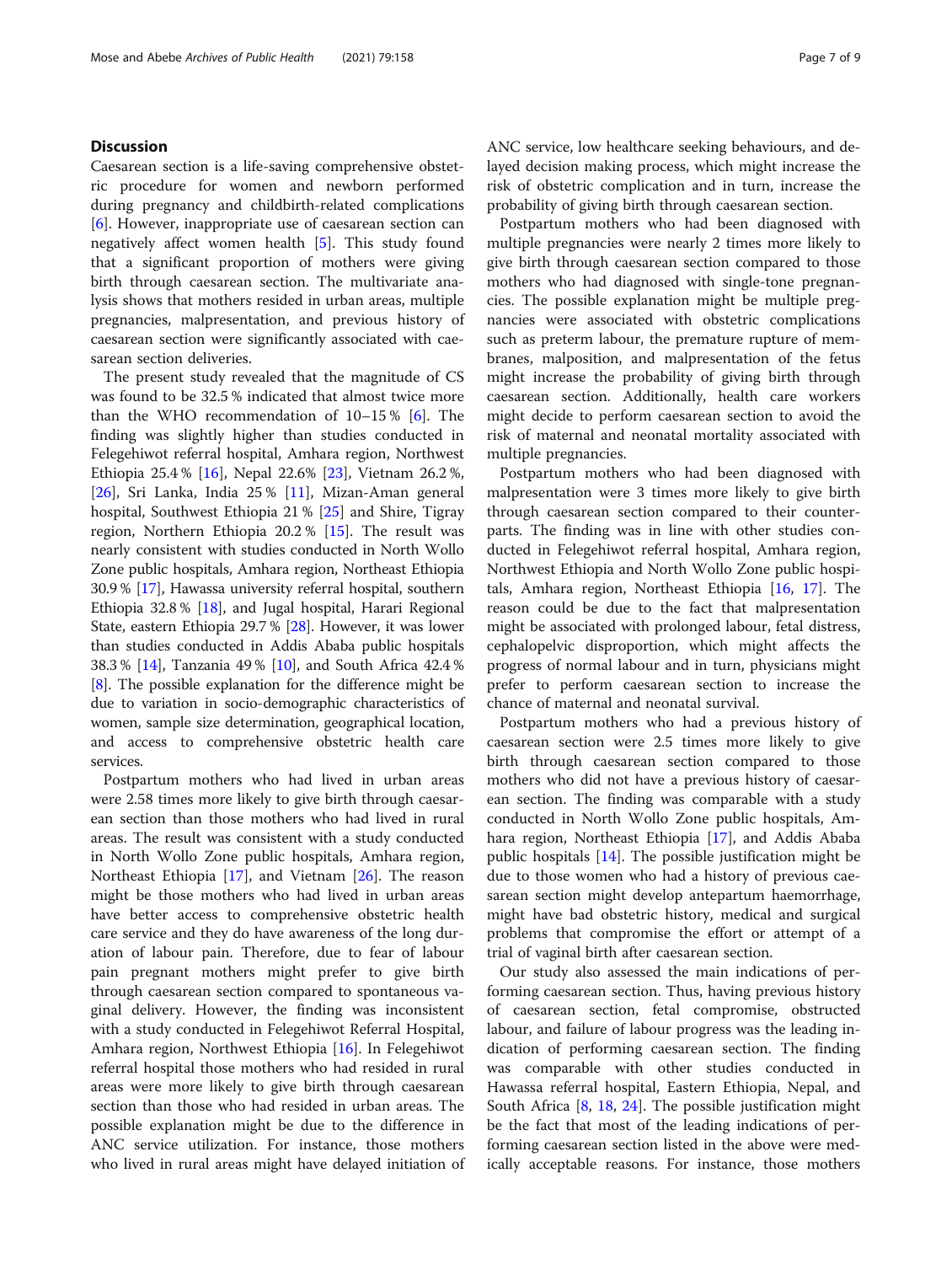<span id="page-7-0"></span>who had previous history of caesarean section is a relative indication for caesarean section due to the risk of uterine ruptures. Fetal compromise, obstructed labour, and failure of labour progress were also an indication for caesarean section, because continuing spontaneous vaginal delivery might increase the risk of stillbirth and maternal mortality.

In general, maternal and neonatal mortality can be averted using medically justifiable caesarean section procedure. The predominant factors associated with caesarean section deliveries were identified such as mother resided in an urban area, multiple pregnancies, malpresentation, and previous history of caesarean section. This study has several strengths such as identifying leading indications and factors associated with caesarean section delivery in the study area and it used prospective data that in turn minimizes missing/incomplete data. However, this study was not void of limitations; for instance, lack of including health care provider perspective regarding the rising rate of caesarean section deliveries and it also shares limitation of cross-sectional study design.

## Conclusion

The overall magnitude of caesarean section was found high in the study area. Mothers resided in an urban area; multiple pregnancies, malpresentation, and previous history of caesarean section were significantly associated with caesarean section deliveries. Therefore, counselling of mothers on the risk of giving birth through caesarean section without absolute and relative medical indications and giving enough time particularly for those women who underwent a trial of vaginal birth after caesarean section is recommended.

#### Abbreviations

ANC: Antenatal care; CS: Caesarean Section; APH: Antepartum Haemorrhage; SPSS: Statistical Package for Social Sciences; WHO: World Health Organizations

#### Acknowledgements

We would like to thank Wolkite University, data collectors, and supervisor for their effort to accomplish this research.

#### Authors' contributions

AM wrote the proposal and undertook statistical analysis. AM and HA contributed to the writing of the manuscript and both authors approved the submitted version of the manuscript.

#### Funding

Not applicable.

#### Availability of data and materials

The data set used for this research is not available online. However, it is available upon reasonable request from the corresponding author.

## **Declarations**

#### Ethics approval and consent to participate

Ethical approval was obtained from Wolkite University, College of Medicine and Health Science Ethical Review Committee with Ref, no (CMHS/12/2020). An official letter was written to the Gurage zone health office. Then, a cooperation letter was written to Gurage zone public hospitals. The study purpose and objective were briefly explained for each study participant and informed written consent was taken. In the case of mothers who are unable to read or write thumbprint was taken. The right to not participate or withdraw fully or partially from this study during the data collection period was fully provided to the study participants.

#### Consent for publication

Not applicable.

#### Competing interests

The authors declare that they have no competing interests.

#### Author details

<sup>1</sup>Department of Midwifery, College of Medicine and Health Science, Wolkite University, P.O.Box; 07, Wolkite, Ethiopia. <sup>2</sup>Department of Public Health College of Medicine and Health Science, Wolkite University, Wolkite, Ethiopia.

### Received: 20 April 2021 Accepted: 23 August 2021 Published online: 02 September 2021

#### References

- 1. Sandall J, Tribe RM, Avery L, Mola G, Visser GH, Homer CS, et al. Short-term and long-term effects of caesarean section on the health of women and children. Lancet. 2018;392(10155):1349–57.
- 2. Betrán AP, Ye J, Moller AB, Zhang J, Gülmezoglu AM, Torloni MR. The increasing trend in caesarean section rates: Global, regional and national estimates: 1990–2014. PLoS One. 2016;11(2):1–12.
- 3. Vega ES. Rising Trends of cesarean section worldwide: a systematic review. Obstet Gynecol Int J. 2015;3(2):00073.
- 4. Sobhy S, Arroyo-Manzano D, Murugesu N, Karthikeyan G, Kumar V, Kaur I, et al. Maternal and perinatal mortality and complications associated with caesarean section in low-income and middle-income countries: a systematic review and meta-analysis. Lancet. 2019;393(10184):1973–82. [https://doi.org/1](https://doi.org/10.1016/S0140-6736(18)32386-9) [0.1016/S0140-6736\(18\)32386-9](https://doi.org/10.1016/S0140-6736(18)32386-9).
- 5. Souza JP, Gülmezoglu AM, Lumbiganon P, Laopaiboon M, Carroli G, Fawole B, et al. Caesarean section without medical indications is associated with an increased risk of adverse short-term maternal outcomes: The 2004–2008 WHO Global Survey on Maternal and Perinatal Health. BMC Med. 2010;8(1): 71. Available from: <http://www.biomedcentral.com/1741-7015/8/71>.
- 6. Wagman H. Caesarean section rates. Lancet. 1993;342(8885):1490.
- 7. Martin JA, Hamilton BE, Osterman MJ, Driscoll AK, Matthews TJ. National vital statistics reports. Natl Vital Stat Rep. 2017;66(1):1-70. Available from: [http://](http://www.cdc.gov/nchs/data_access/Vitalstatsonline.htm%0Ahttp://www.cdc.gov/nchs/VitalStats.htm%0Ahttps://www.cdc.gov/nchs/data/nvsr/nvsr66/nvsr66_01.pdf%0Apapers3://publication/uuid/277FA8C2-3AA6-4435-8282-DEA7F3E78FE1) [www.cdc.gov/nchs/data\\_access/Vitalstatsonline.htm%0Ahttp://www.cdc.gov/](http://www.cdc.gov/nchs/data_access/Vitalstatsonline.htm%0Ahttp://www.cdc.gov/nchs/VitalStats.htm%0Ahttps://www.cdc.gov/nchs/data/nvsr/nvsr66/nvsr66_01.pdf%0Apapers3://publication/uuid/277FA8C2-3AA6-4435-8282-DEA7F3E78FE1) [nchs/VitalStats.htm%0Ahttps://www.cdc.gov/nchs/data/nvsr/nvsr66/nvsr66\\_01.](http://www.cdc.gov/nchs/data_access/Vitalstatsonline.htm%0Ahttp://www.cdc.gov/nchs/VitalStats.htm%0Ahttps://www.cdc.gov/nchs/data/nvsr/nvsr66/nvsr66_01.pdf%0Apapers3://publication/uuid/277FA8C2-3AA6-4435-8282-DEA7F3E78FE1) [pdf%0Apapers3://publication/uuid/277FA8C2-3AA6-4435-8282-DEA7F3E78FE1](http://www.cdc.gov/nchs/data_access/Vitalstatsonline.htm%0Ahttp://www.cdc.gov/nchs/VitalStats.htm%0Ahttps://www.cdc.gov/nchs/data/nvsr/nvsr66/nvsr66_01.pdf%0Apapers3://publication/uuid/277FA8C2-3AA6-4435-8282-DEA7F3E78FE1).
- 8. Makhanya V, Govender L, Moodley J. Utility of the Robson ten group classification system to determine appropriateness of caesarean section at a rural regional hospital in KwaZulu-Natal, South Africa. South Afr Med J. 2015; 105(4):292–5.
- 9. Dhodapkar S, Bhairavi S, Daniel M, Chauhan N, Chauhan R. Analysis of caesarean sections according to Robson's ten group classification system at a tertiary care teaching hospital in South India. Int J Reprod Contraception Obstet Gynecol. 2015;4:745–9.
- 10. Litorp H, Kidanto HL, Nystrom L, Darj E, Essén B. Increasing caesarean section rates among low-risk groups: A panel study classifying deliveries according to Robson at a university hospital in Tanzania. BMC Pregnancy Childbirth. 2013;13:1–10.
- 11. Yingwani-Mlambo L, Mabenge M, Phil M. Analysis of caesarean sections using Robson 10-group classification system in a tertiary hospital, Port Elizabeth. Obstet Gynaecol Forum. 2020;30(2):23–6.
- 12. Taha Z, Hassan AA, Wikkeling-Scott L, Papandreou D. Prevalence and associated factors of caesarean section and its impact on early initiation of breastfeeding in Abu Dhabi, United Arab Emirates. Nutrients. 2019;11(11): 2723.